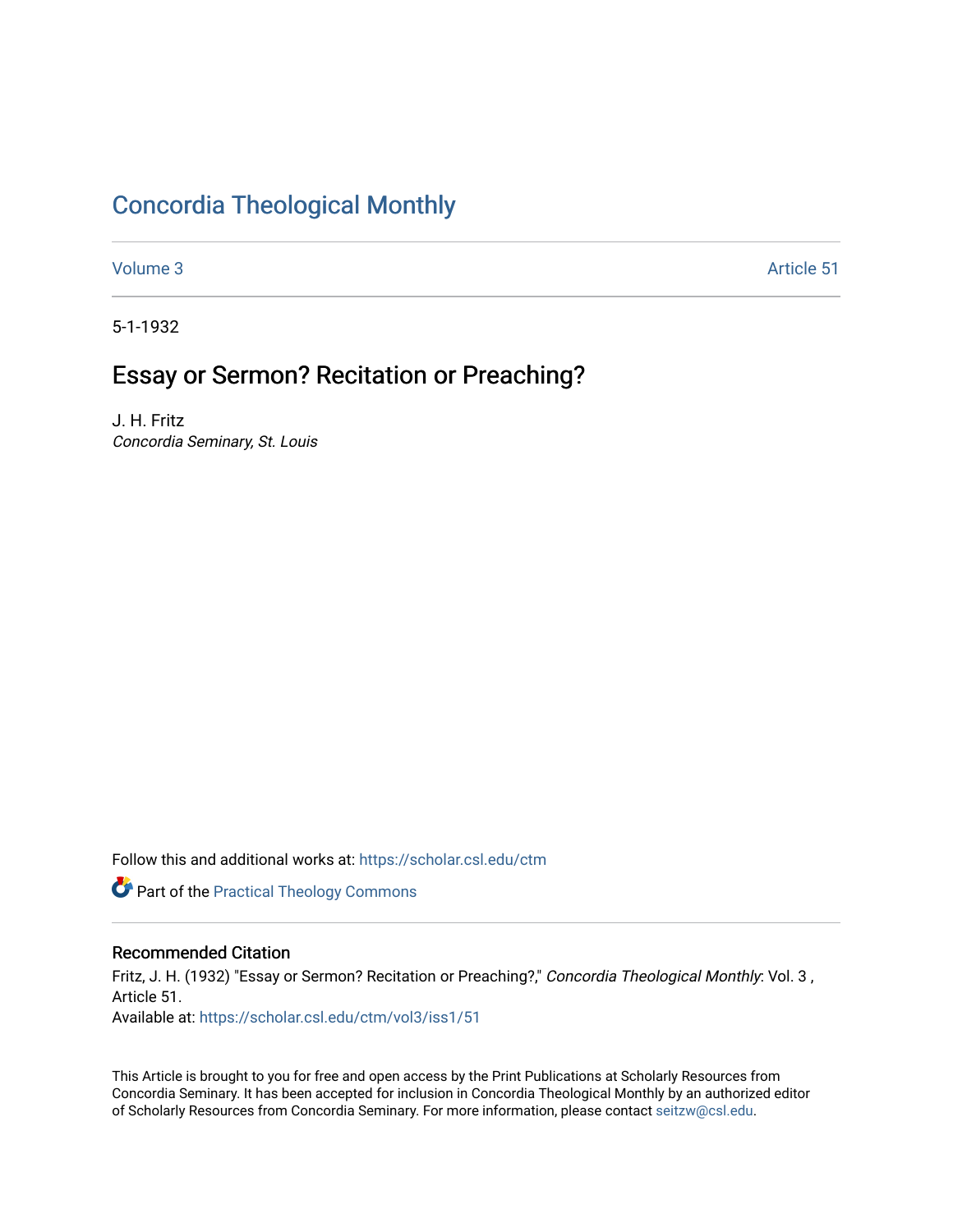#### Fritz: Essay or Sermon? Recitation or Preaching?

#### 368

Essay or Sermon? Recitation or Preaching?

vocate any iron-clad rules or stereotyped forms which should be observed in this matter. We are willing to confine our preaching to the pulpit, but the announcement hour offers the chance of many an informal heart-to-heart talk with the young, too, and we should not let this chance slip by. But let us be careful to get down to the level of our people in these talks or discussions on the one or the other question of Christian faith or life. Let us not tolerate even a semblance of formalism in ourselves or our work; thus we shall very effectively combat and discourage it also in our people.

In brief, let us pray God to give us wisdom and strength ever more to shape our entire endeavor so that we may helpfully serve our people and our fellow-men and by such service enhance the glory of His great name.

Milwaukee, Wis.

HERM. A. STEEGE.

### Essay or Sermon? Recitation or Preaching?

Some preachers write religious essays, learn them by heart, and then recite them in the pulpit. They have not learned to distinguish between the essay style and the oral style. An essay is not a sermon; a recitation is not preaching.

The difference between the essay style and the oral style is more easily demonstrated practically than defined. The essential difference is this, that the essayist writes for the eye, while the preacher writes for the ear. The reader for whom the essay has been written can take his time in reading it: if necessary, he can reread a sentence or a paragraph or even an entire chapter: he can linger and ponder at will over a word or over a sentence until he understands it. The hearer can do none of these things; he is at the mercy of the speaker and must therefore hear and think as fast as the speaker speaks. Since the preacher preaches to a mixed audience of varying intelligence and education and mental ability, and since the average hearer is not a trained thinker and often not even of quick mental perception, the preacher must speak accordingly; he must, even more than the essayist, cultivate a clear style, using plain words, simple constructions, and short sentences. He must, either in the same or in different words, frequently make use of repetition and must go to greater lengths than the essayist in developing a thought. He must clearly enunciate and put the emphasis where it belongs. He must make judicious use of the pause. He must speak with his eyes, with the expression of his entire face, and with his hands. Because of this difference between the essay style and the oral style the best sermons cannot be printed. Even the radio speaker is at a great disadvantage because he cannot get the reaction of his audience which tells him

 $\mathbf{1}$